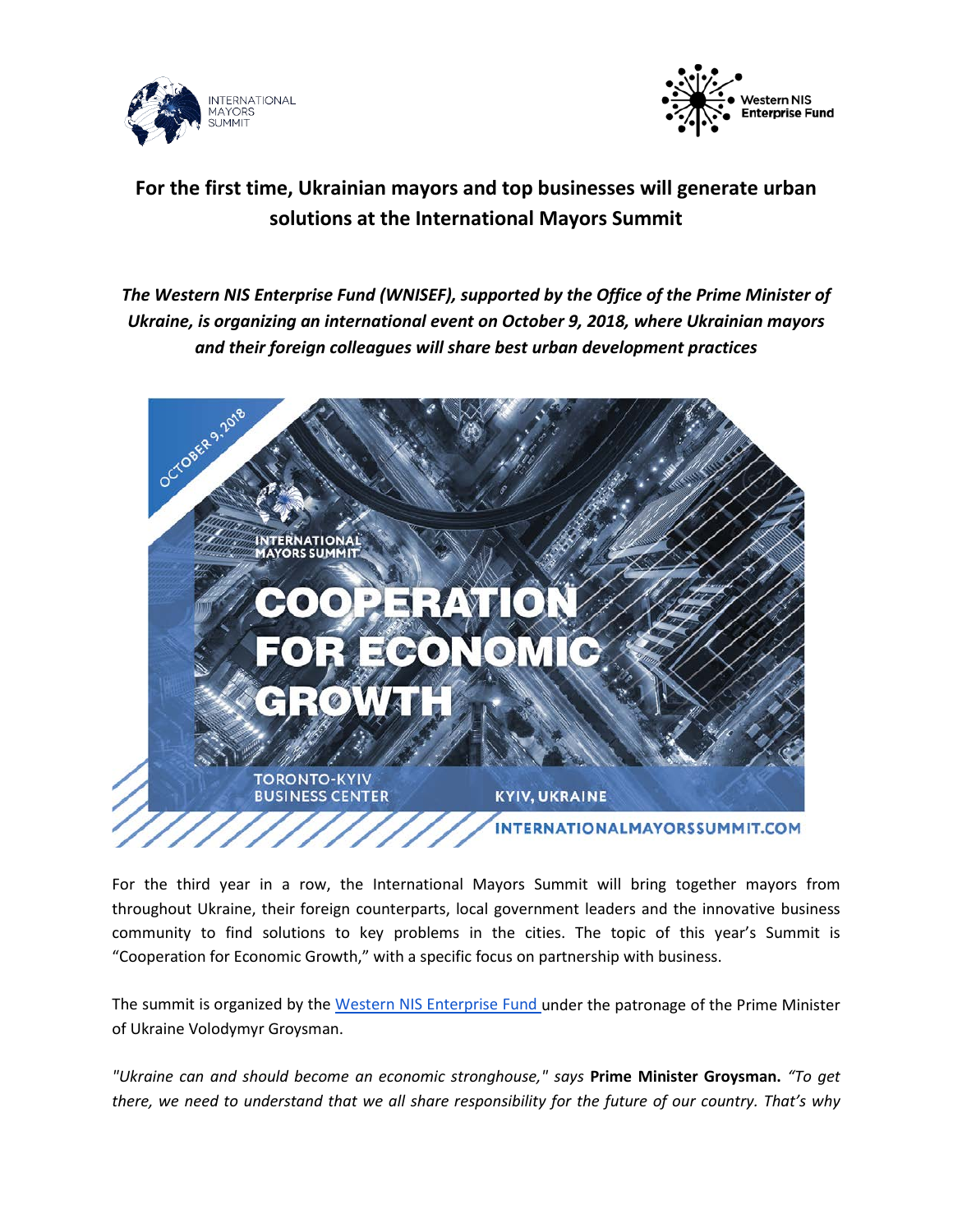*the Summit includes plans to professionally discuss the concept of cooperation and innovative approaches that can work at the local level."*

The format of this event will include presentations of success stories involving public-private partnerships in the cities of Poland, Germany, Finland, Norway, and the US, as well as the achievements of Ukrainian cities in such matters as modernizing water supply systems and infrastructure, urban renewal, waste recycling, and other municipal projects.

For the first time, this year's Summit introduces speed business networking, a new platform for mayors to get to know the CEOs of leading Ukrainian and international companies such as Visa, Datagroup, Mercedes-Benz, Kerameya, Google, Danfoss, Interproject GmbH, iC Consulenten Ukraine, and many more. The event held in partnership with the Energy-Efficient Cities of Ukraine Association and the Association of Small Cities of Ukraine.

*"This event is primarily for mayors as city managers,"* says **IMS Founder Iryna Ozymok.** *"It's more than just another conference, because we offer a format that allows them to put into practice what they learn at the Summit. At the same time, the mayor is not the only person responsible for the city development. Many cities around the world have examples of city-to-business partnerships, such as San José, California, and city-to-community cooperation in Bologna, Italy. After all, the community is an additional human resource to generate change in a city, understand its needs and engage actively. That's why we started a campaign called 'What idea can change your city?' to find out what new ideas mayors, citizens and community have about their cities. We plan to help the best of these to be put into action."*

To suggest an idea that can change your city, visit the International Mayors Summit website a[t](http://internationalmayorssummit.com/) [http://internationalmayorssummit.com](http://internationalmayorssummit.com/) or check the hashtag #мояідеямоємісто on social networks starting September 10, 2018. There you will find complete details about this competition.

The International Mayors Summit is an annual event that brings together city mayors, local government leaders and local development experts to promote innovation and quality city governance that can improve the quality of life for residents. Last year, the Prince of the Netherlands, Constantijn van Oranje, was the Guest of Honor at the Summit. This autumn, the organizers expect mayors and experts from Austria, Georgia, Germany, Lithuania, Norway, Poland and the US.

Visa is this year's Summit exclusive partner. Partners of the event are Datagroup, Autocapital, the official Mercedes-Benz representative office in Ukraine, Daimler AG, Kerameya, Danfoss Ukraine, Interproject GmbH, the Empire of Water, iC Consulenten Ukraine, the Union of Ukrainian Entrepreneurs, BigMedia, GIZ, Partnership for Local Economic Development and Democratic Governance Project (PLEDDG), Energy Efficient Cities of Ukraine Association, Association of Small Cities of Ukraine, and CANactions. American Chamber of Commerce in Ukraine is the information partner of the event. KyivPost, Ліга.net, Obozrevatel, Новое Время, delo.ua and РБК Україна are among media partners of the event.

\*\*\*

*Western NIS Enterprise Fund (WNISEF) is a \$150 million regional fund, a pioneer in Ukraine and Moldova with more than two decades of successful experience in investing in small and medium-sized companies. WNISEF was*